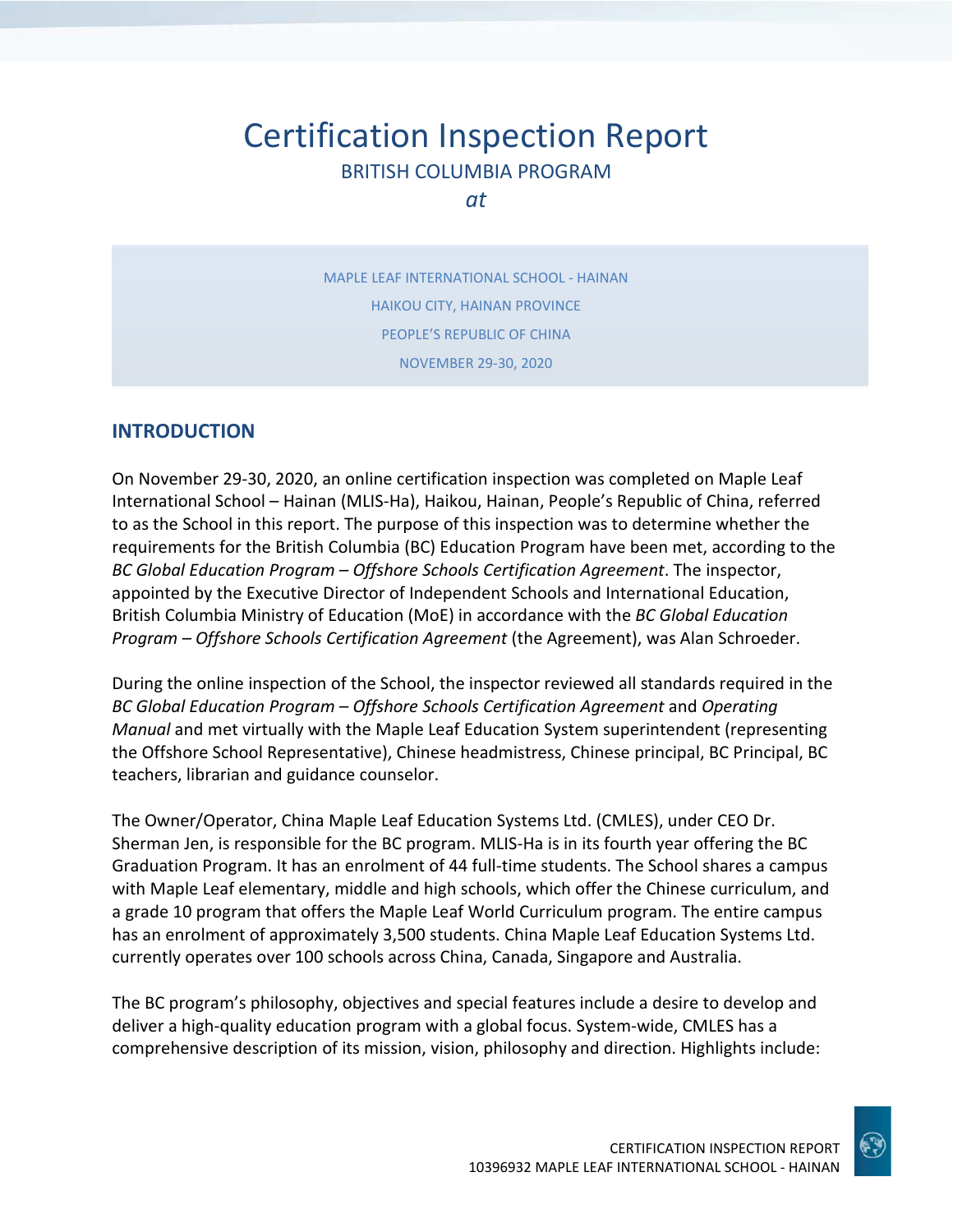- The desire to blend the best educational practices of the East and the West;
- The belief that every child has a strong desire to learn and to develop an understanding of the world;
- The desire to provide an international education that emphasizes academic excellence within a supportive community that also respects diversity and promotes global citizenship; and
- The goal to develop students that will achieve their best potential and to provide them with a world of opportunity.

The Team would like to thank Maple Leaf International Schools – Hainan for its warm virtual welcome, cooperation and preparedness for the inspection visit.

| report.                        |                                                                                                                                                                                                                                               |                               | The School has satisfactorily addressed requirements contained in the previous inspection |
|--------------------------------|-----------------------------------------------------------------------------------------------------------------------------------------------------------------------------------------------------------------------------------------------|-------------------------------|-------------------------------------------------------------------------------------------|
| $\boxtimes$ Requirement<br>Met | $\Box$ Requirement<br><b>Partially Met</b>                                                                                                                                                                                                    | $\Box$ Requirement<br>Not Met | Not<br>Applicable                                                                         |
| Comment:                       | The School had one requirement in its previous annual inspection, which was addressed to<br>the Ministry's satisfaction. The School also had a number of suggestions in its previous<br>inspection to which it gave thoughtful consideration. |                               |                                                                                           |

#### **BUSINESS PLAN 1.0**

|                                                            | confirming the sustainability of the program. | The Owner/Operator has submitted a business plan to the BC Ministry of Education,            |  |
|------------------------------------------------------------|-----------------------------------------------|----------------------------------------------------------------------------------------------|--|
| $\boxtimes$ Requirement                                    | $\Box$ Requirement                            | $\Box$ Requirement                                                                           |  |
| Met                                                        | <b>Partially Met</b>                          | Not Met                                                                                      |  |
| Comment:                                                   |                                               |                                                                                              |  |
|                                                            |                                               | The Owner/Operator has submitted a comprehensive growth plan to the Ministry that            |  |
|                                                            |                                               | touches on several key areas including CMLES system-wide continuous improvement;             |  |
|                                                            |                                               | effectively implementing BC curriculum to its grade 11 and 12 students; expanding            |  |
|                                                            |                                               | implementation of the Maple Leaf World Curriculum; enhancing English language learning       |  |
|                                                            |                                               | opportunities for students; increasing student engagement; developing and maintaining its IT |  |
|                                                            |                                               | infrastructure; planning for recruitment and retention of teachers; and preparing for its    |  |
| Cognia accreditation engagement review in two years' time. |                                               |                                                                                              |  |
|                                                            |                                               |                                                                                              |  |
|                                                            |                                               | At the school level, the School has three main goals for the 2020/21 school year:            |  |
|                                                            |                                               | 1) Improve English language acquisition through the implementation of literacy               |  |

iguage acquisition through the implementation or literacy programs in homeroom and continued development of the Learning Commons as a space for language learning,

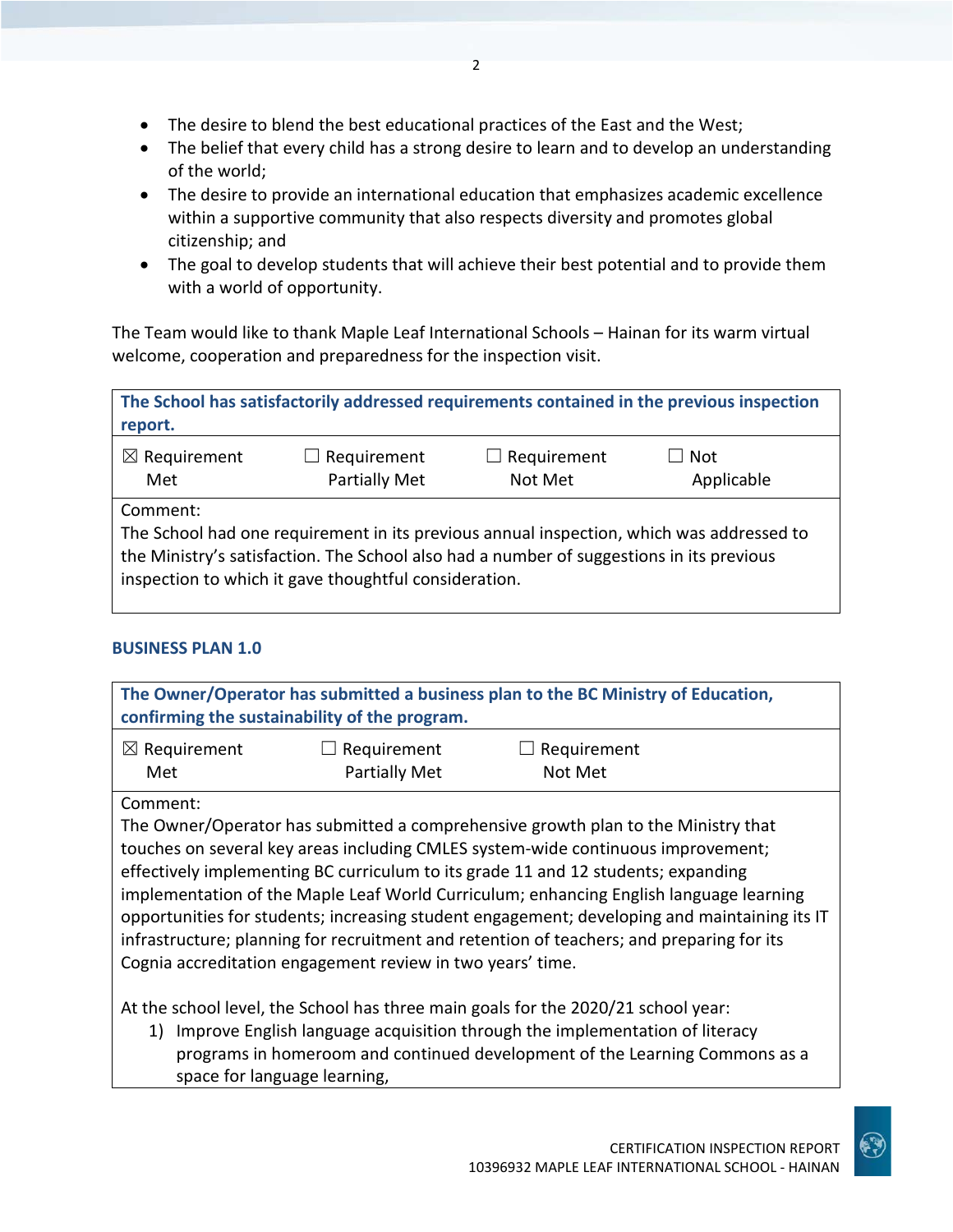- 2) Improve collegiality between departments (BC, Chinese, and ESL) through staff building events and professional learning communities, and
- 3) Improve communication with parents through the use of the PowerSchool parent portal, regular informational term letters, and parent meetings.

#### **INSPECTION CATALOGUE 2.0**

| 2.02 The Owner/Operator meets all requirements as set forth in the BC Global Education<br>Program Offshore Schools Certification Agreement (the Agreement). |                                                |                                                                                                                                                                     |
|-------------------------------------------------------------------------------------------------------------------------------------------------------------|------------------------------------------------|---------------------------------------------------------------------------------------------------------------------------------------------------------------------|
| $\boxtimes$ Requirement<br>Met                                                                                                                              | Requirement<br><b>Partially Met</b>            | Requirement<br>Not Met                                                                                                                                              |
| Comment:<br>Agreement.                                                                                                                                      |                                                | The inspector confirmed that the Owner/Operator meets the requirements set forth in the                                                                             |
| Commendation:                                                                                                                                               | educational environment offered at the School. | The Owner/Operator and the Maple Leaf system are commended for the commitment of<br>time and resources toward systematic improvement aimed at further enhancing the |

|                                | operate the offshore school, as outlined in section 5.03 of the Agreement. | 2.03 The Owner/Operator has written approval from the appropriate government entity to                                                                                                                                                                                                     |  |
|--------------------------------|----------------------------------------------------------------------------|--------------------------------------------------------------------------------------------------------------------------------------------------------------------------------------------------------------------------------------------------------------------------------------------|--|
| $\boxtimes$ Requirement<br>Met | $\Box$ Requirement<br><b>Partially Met</b>                                 | $\Box$ Requirement<br>Not Met                                                                                                                                                                                                                                                              |  |
| Comment:                       | Columbia high school curricula. The letter is valid indefinitely.          | The School has a letter dated June 19, 2017, from the Hainan Provincial Department of<br>Education to open a school offering a bilingual dual diploma that uses Chinese and British                                                                                                        |  |
| until December 29, 2022.       |                                                                            | The inspector reviewed a private school operating license issued by the Haikou Education<br>Bureau that is valid until October 20, 2023 and a Certificate of Registration for Private Non-<br>enterprise Entity issued by the Department of Civil Affairs of Hainan Province with validity |  |

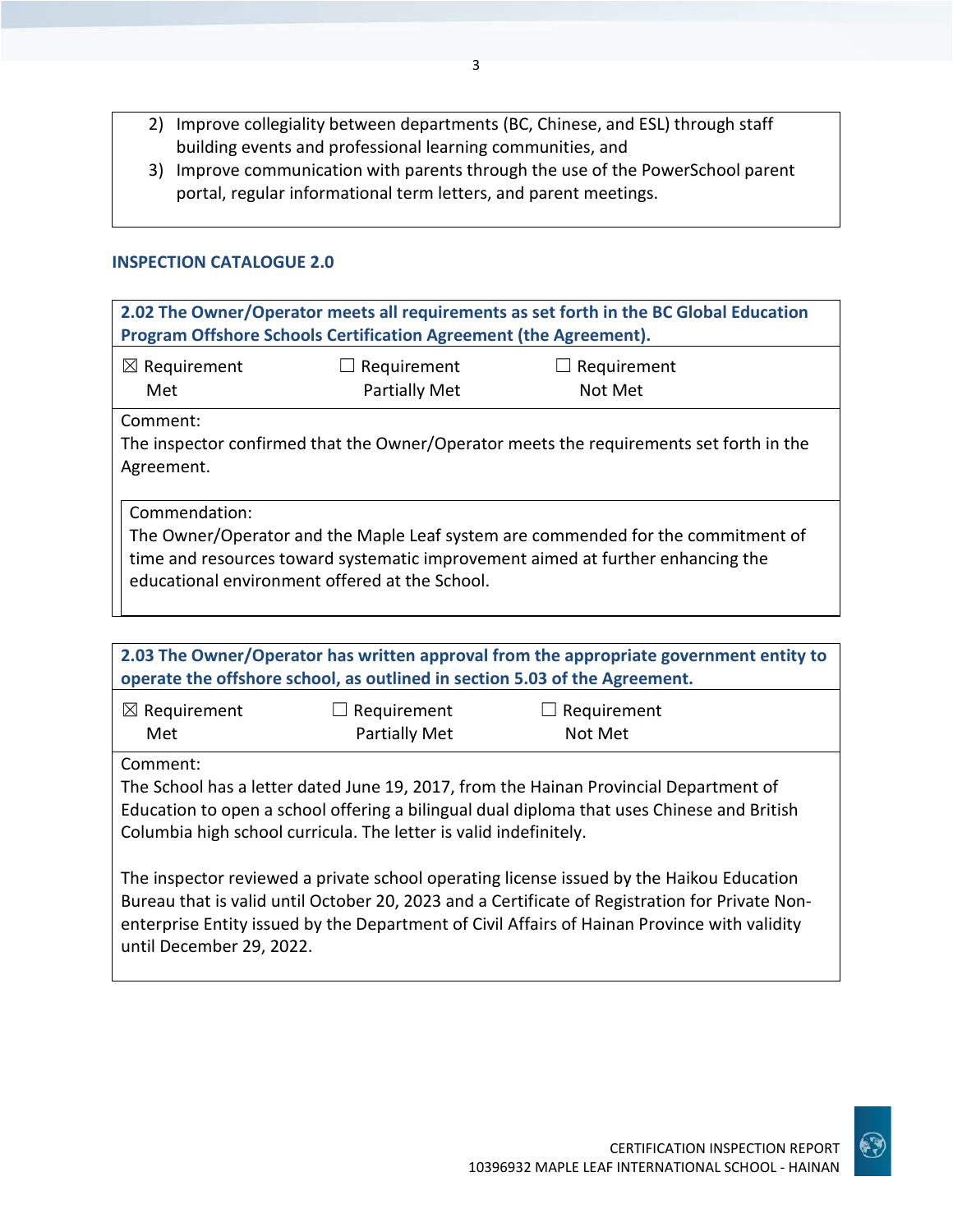| 2.04-2.05 The School meets local building, safety and cafeteria codes and regulations. The |  |
|--------------------------------------------------------------------------------------------|--|
| facilities are deemed to be suitable to support the BC program.                            |  |

| $\boxtimes$ Requirement | $\Box$ Requirement   | $\Box$ Requirement |
|-------------------------|----------------------|--------------------|
| Met                     | <b>Partially Met</b> | Not Met            |

#### Comment:

The School is located on a gated and fully secured 17-acre campus that is shared between the BC program and Maple Leaf elementary, middle and high schools, which offer the Chinese curriculum, and a grade 10 program that offers the Maple Leaf World Curriculum program. CMLES acquired the facility in 2017.

The BC program is located in a six-floor building completed in the fall of 2018. It currently occupies the first three floors of the building while the other floors are occupied by the Chinese middle school program. The School is working toward constructing a new building for the secondary program, scheduled to be completed in 2022, that will include a gymnasium, cafeteria, auditorium, dormitory space, offices and classrooms. The addition of a new gymnasium and auditorium will enhance the learning environment at the School and are expected to be attractive features in support of student recruitment.

The BC program space is equipped with classrooms, administrative offices, two new science laboratories, a dance studio, a simultaneous interpretation conference room and a Learning Commons, which staff and students describe as a highlight and hub of activity within the School. At the present time, the School's foods lab is located in one of the other Chinese school buildings on campus.

The greater campus contains an auditorium, dormitories, two cafeterias, a shop, medical facilities and outdoor athletic facilities.

The inspector reviewed an "Opinions on Fire Acceptance of Construction Projects" certificate dated January 4, 2019, a Food Circulation License with validity until May 19, 2021, a "Haikou Construction Completion Acceptance Record Form" issued on September 27, 2019, and a "Notice of Haikou Construction Engineering Quality and Safety Supervision Station on the termination of the construction safety supervision of the Hainan Maple Leaf Science and Education Group Co., Ltd. High School Teaching Building Project" issued on March 21, 2019.

The inspector recognized the detailed and extensive emergency plans and procedures prepared by the School that focus on fire, earthquake, electrical blackout, typhoon and lockdown. The School has scheduled four emergency drills for the 2020/21 school year. The first drill, with a focus on fire, was conducted on October 7.

The School has also created an Emergency Plan for COVID-19 Prevention and Control to complement its existing plans to support students and teachers in the event of a temporary

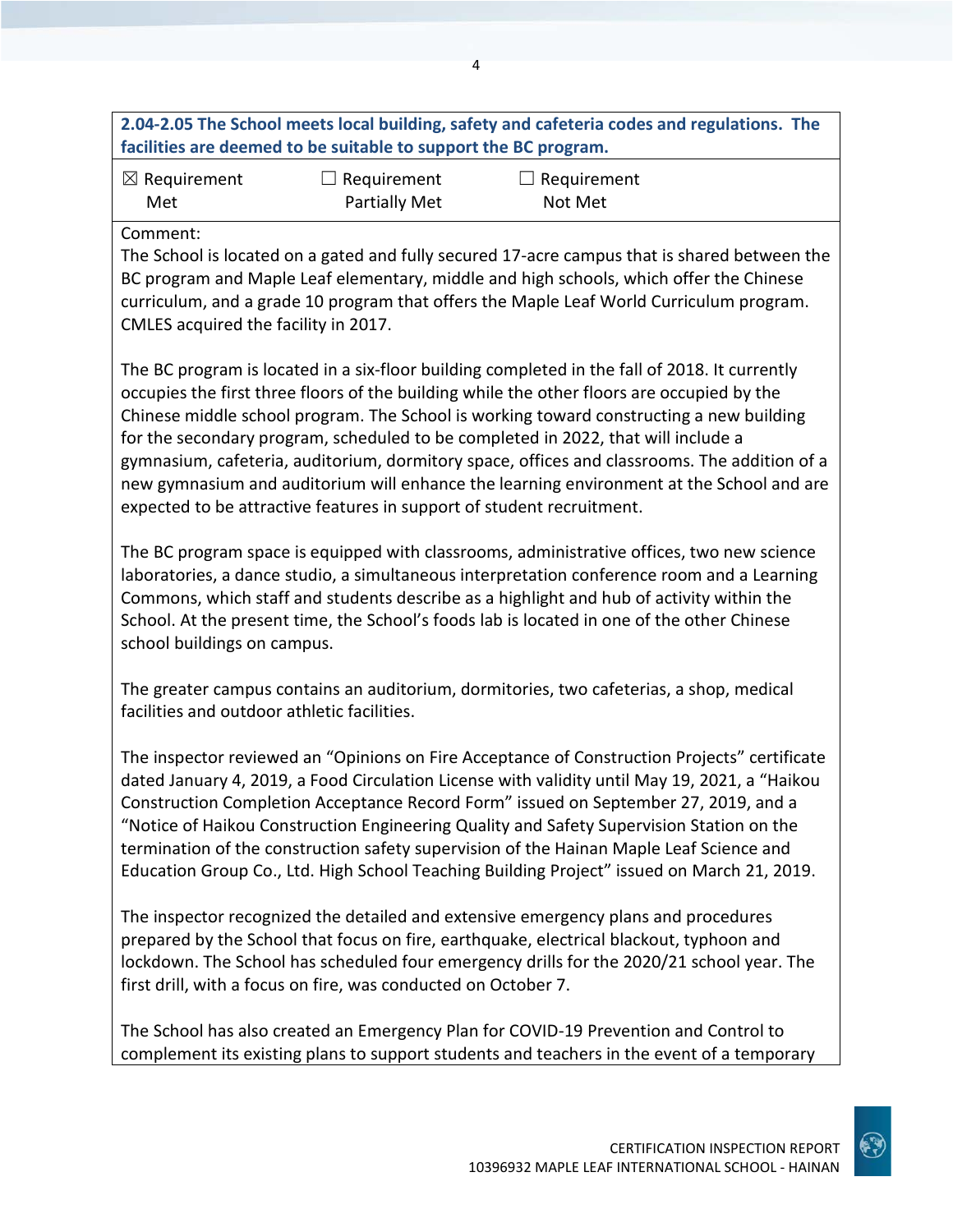or permanent closure of the School. The plans have been reviewed by the Offshore School Representative for accuracy and functionality.

|                                                     |                                                                       | 2.06 Offshore School Representative (OSR) - The Owner/Operator must appoint an<br>individual to act as offshore school representative. This individual must be confirmed by<br>the province and must meet all of the requirements set out in section 14 of the Agreement.                                                                                                        |
|-----------------------------------------------------|-----------------------------------------------------------------------|----------------------------------------------------------------------------------------------------------------------------------------------------------------------------------------------------------------------------------------------------------------------------------------------------------------------------------------------------------------------------------|
| $\boxtimes$ Requirement<br>Met                      | $\Box$ Requirement<br><b>Partially Met</b>                            | $\Box$ Requirement<br>Not Met                                                                                                                                                                                                                                                                                                                                                    |
| Comment:                                            | acted as the OSR for China Maple Leaf Educational Systems since 2014. | The Offshore School Representative (OSR) is an experienced educator and administrator with<br>more than 20 years of experience as teacher and principal in independent schools in British<br>Columbia and almost 10 years of experience as an independent school inspector. He has                                                                                               |
| development.                                        |                                                                       | The British Columbia-based OSR is supported by a Dalian, China-based superintendent's<br>office which is led by a Superintendent and an Assistant Superintendent who are responsible<br>for teacher recruitment and retention, regular contact with schools and curriculum                                                                                                       |
| significantly impact the School's operation.        |                                                                       | The OSR was represented by the Superintendent in this inspection. The Superintendent<br>confirmed his and the OSR's awareness of the OSR's obligation to report critical information<br>relating to changes in the operation of the School or ownership structure that could                                                                                                     |
|                                                     |                                                                       | The Inspector appreciated the participation of the Superintendent during the inspection.                                                                                                                                                                                                                                                                                         |
| catalogue for offshore schools.                     |                                                                       | 2.07 The Principal meets the requirements as outlined in section 2.07 of the inspection                                                                                                                                                                                                                                                                                          |
| $\boxtimes$ Requirement<br>Met                      | Requirement<br><b>Partially Met</b>                                   | Requirement<br>Not Met                                                                                                                                                                                                                                                                                                                                                           |
| Comment:<br>Chinese and ESL programs at the School. |                                                                       | The Principal is serving in his first year as Principal of the School. He has previously served as<br>vice principal, educational coordinator and teacher at other Maple Leaf Schools for more<br>than 10 years. The Principal has worked effectively to develop a collaborative work<br>environment both with teachers in the BC program as well as leaders and teachers of the |
|                                                     |                                                                       | The Principal meets all requirements as outlined in section 2.07 of the inspection catalogue.                                                                                                                                                                                                                                                                                    |

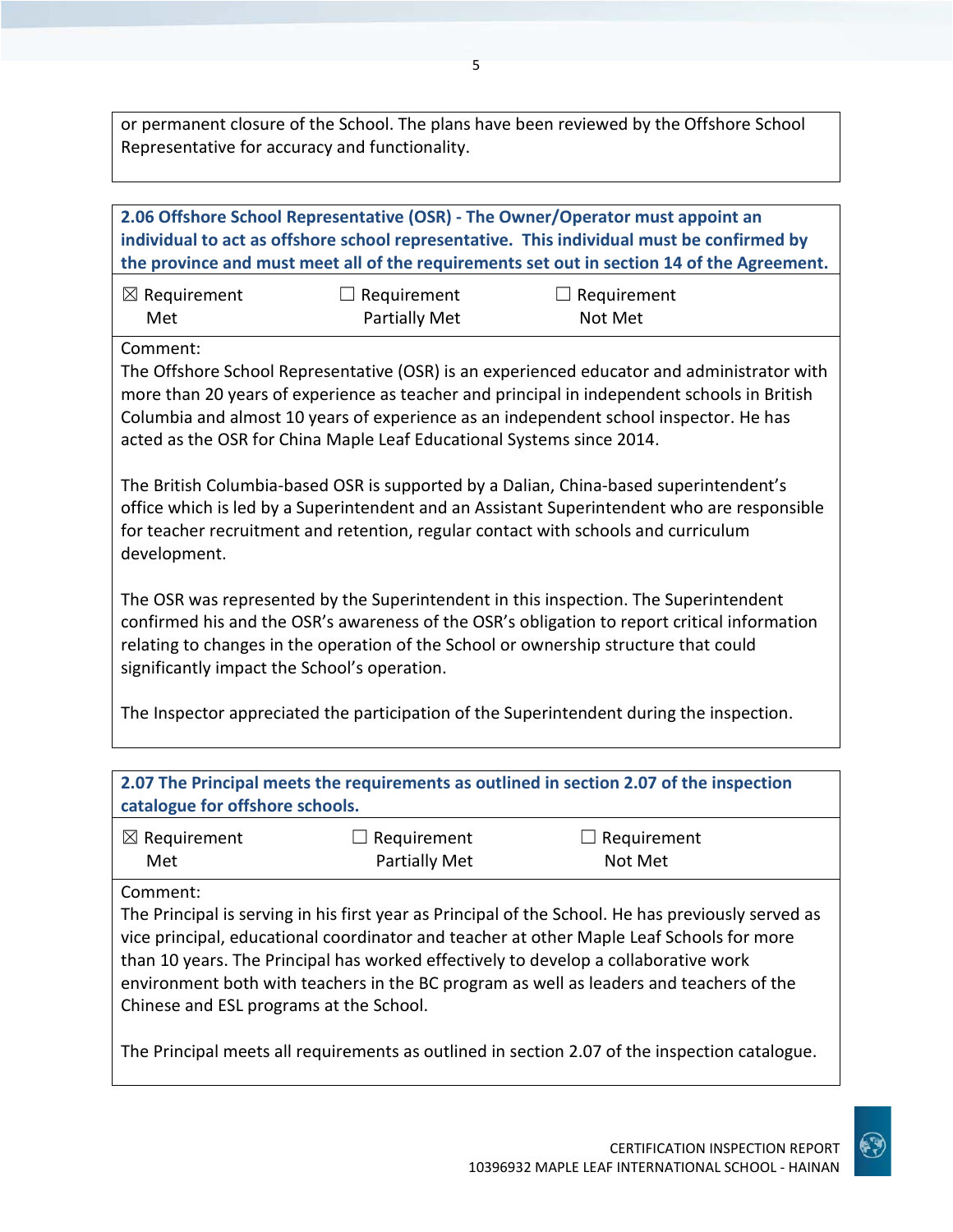Commendation:

The Principal is commended for his work in developing a collaborative work environment, namely in supporting teachers to be their best as professionals and also in strengthening the relationship between the BC, Chinese and ESL programs at the School.

**2.08 The School meets the administrative support requirements as outlined in section 2.08 of the inspection catalogue for offshore schools.**

| $\boxtimes$ Requirement | $\Box$ Requirement   | $\Box$ Requirement |
|-------------------------|----------------------|--------------------|
| Met                     | <b>Partially Met</b> | Not Met            |

Comment:

The School is supported administratively at the school and system levels. The BC program at the School is part of the CMLES Hainan School District containing Chinese-language elementary, middle and high schools, which are overseen by the Chinese headmistress.

At the school level, the BC principal is supported by a BC program secretary who assists the Principal and teachers with their day-to-day needs, and a Foreign Affairs secretary that is responsible for teacher documentation. The BC program is supported by school-level staff in the areas of admissions, finance, IT, and general affairs. The Principal maintains collaborative relationships with the District Headmistress, Campus Headmaster, Chinese principal and Counselor General, ESL Director, and Graduation Centre staff.

At the system level, the BC program is supported by the superintendent's office in Dalian, China, in the areas of curriculum development, professional development and program administration.

The School meets the required bandwidth standard established by the Ministry of Education. The School has recently reached agreement with a telecoms provider to double the bandwidth available at the campus, which is expected to enhance the digital experience for students and staff.

PowerSchool is the approved administrative software and school information system that is used to store and transmit school and student data to the BC Ministry of Education.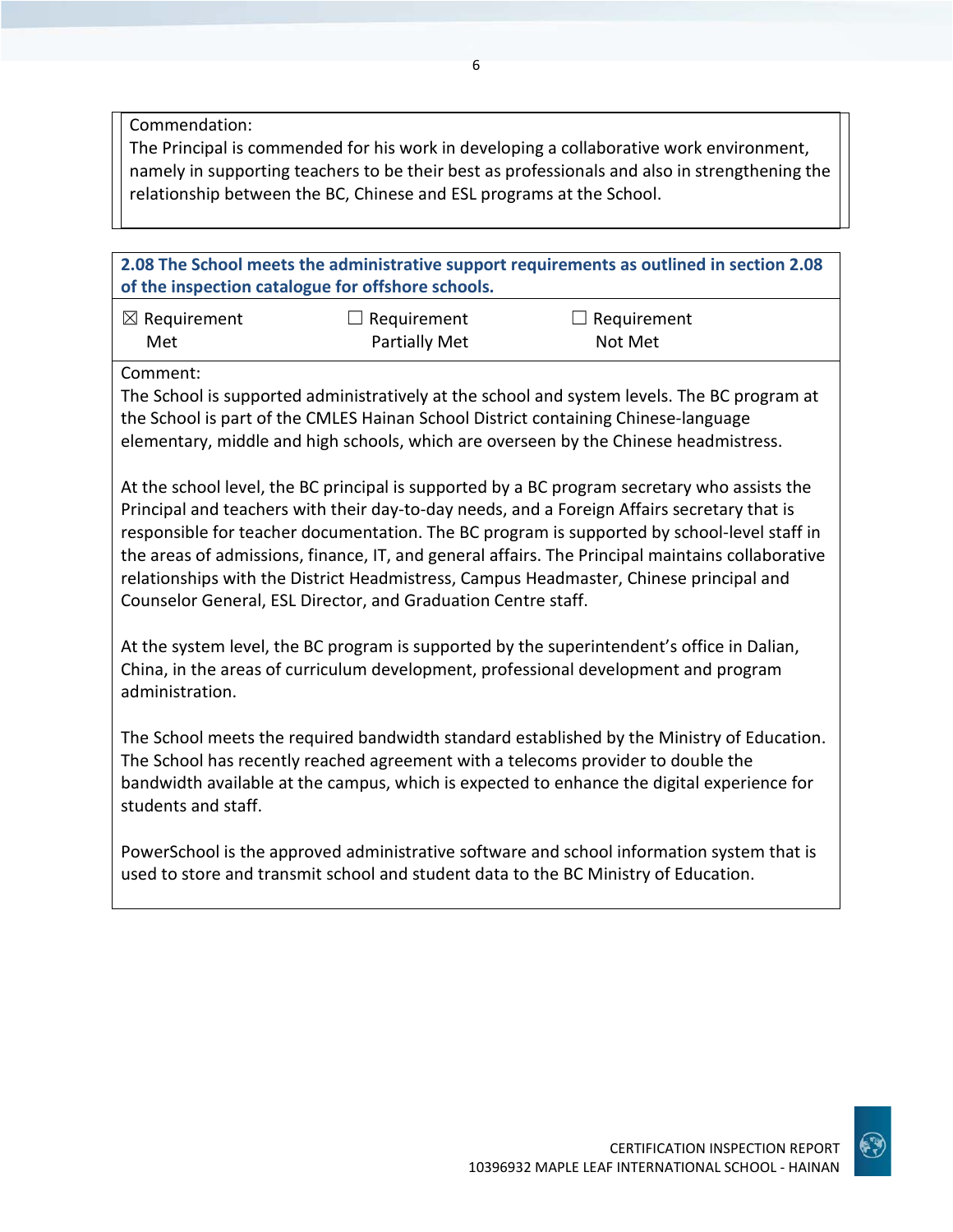## **2.09 The School meets the Student Record requirements as outlined in section 2.09 of the Inspection Catalogue for offshore schools.**

| $\boxtimes$ Requirement | $\Box$ Requirement   | $\Box$ Requirement |
|-------------------------|----------------------|--------------------|
| Met                     | <b>Partially Met</b> | Not Met            |

Comment:

The inspector reviewed a sampling of student records and confirmed the presence of all required elements including BC program registration form, English language entrance assessment results, Permanent Student Record, student and parent consent forms and previous year report cards.

### **2.10-2.18 The School meets the teacher certification requirements as outlined in sections 2.10-2.18 of the inspection catalogue for offshore schools.**

| $\boxtimes$ Requirement | $\Box$ Requirement   | $\Box$ Requirement |
|-------------------------|----------------------|--------------------|
| Met                     | <b>Partially Met</b> | Not Met            |

Comment:

**The inspector confirms that all authorized persons under the Agreement possess valid and current certification under the Ministry of Education.**

The inspector reviewed a sampling of teacher files and confirmed the presence of all necessary elements including verification of British Columbia teacher certification, employment contract, teacher evaluations, BC Ministry of Education personal information consent form, contact information, work permit and residence permit.

The inspector verified that the School has in its possession a letter from the Ministry of Education dated September 30, 2020 providing temporary exemption until February 15, 2021 for one teacher whose Certificate of Qualification application is in progress. The inspector confirmed that Maple Leaf is supporting this teacher to ensure that all proper documentation is submitted to the Ministry in a timely manner.

For all locally certified teachers delivering exempted courses, the inspector verified local teacher certifications and criminal record checks.

There is extensive professional development provided to teachers, some of which is provided by the Maple Leaf system and some which is provided by the School. The School's class timetable does not include Friday afternoon sessions, time which is reserved for professional development. Focus areas commonly include curriculum implementation, assessment strategies, supporting English language learners and technology (e.g., the School's learning management system and student information system). Following the COVID-19 pandemic, much of the professional development focus was on online learning. At the school level, the

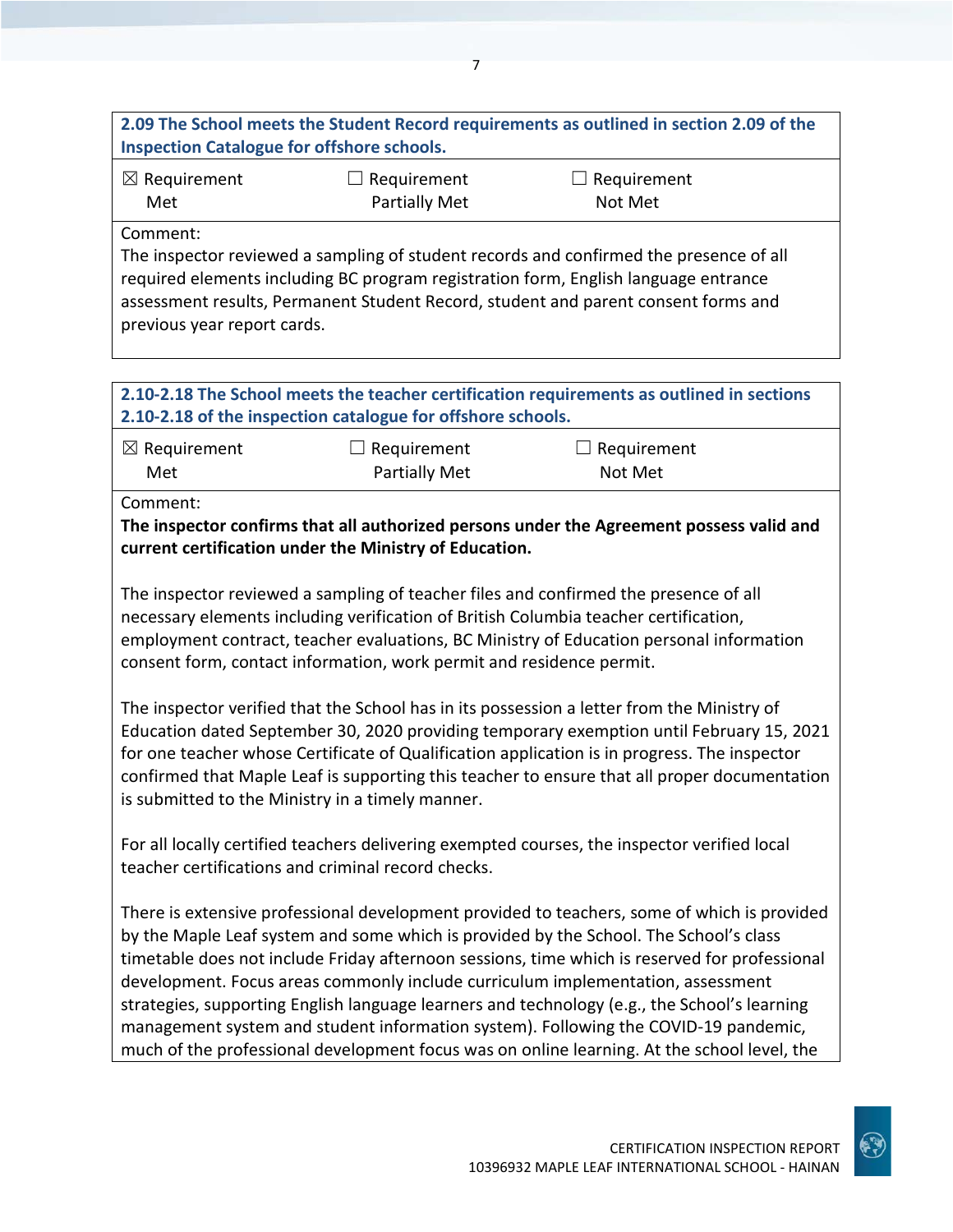Principal commonly requests the input of teachers when setting the agenda for school-level professional development.

In interviewing teachers and staff at the School, several teachers talked about the collaborative work environment between teachers as one of the School's greatest strengths.

Commendation:

The teachers are commended for their energy and commitment to their students and their colleagues.

### **2.19 The School meets the requirements for curriculum implementation outlined in section 2.19 of the inspection catalogue for offshore schools.**

| $\boxtimes$ Requirement | $\Box$ Requirement   | $\Box$ Requirement |
|-------------------------|----------------------|--------------------|
| Met                     | <b>Partially Met</b> | Not Met            |

Comment:

In this first year of a three-year transition of Maple Leaf from the British Columbia curriculum, grade 10 students are now following the Maple Leaf World Curriculum while grade 11 and 12 students continue to complete the requirements of the BC graduation program.

The inspector verified through the review of planning materials and interviews with teachers that teachers of grade 11 and 12 courses are fully implementing the BC curriculum. This is facilitated by the support provided by the Maple Leaf system through which planning materials and lesson ideas for most courses are prepared by curriculum coordinators and shared with teachers through a system-wide SharePoint site. Planning templates include elements such as Big ideas, core competencies and curriculum competencies, First Peoples Principles of Learning and student assessment. Teachers talked about student reflection, selfassessment and student ownership of their learning as being important elements of learning. Over the past year, the School has focused on enhancing its understanding of First Peoples Principles of Learning and integrating those principles in the classroom. The inspector was pleased to see evidence of growth this year through hearing several examples of how the principles have been integrated in the classroom and connected to Chinese culture.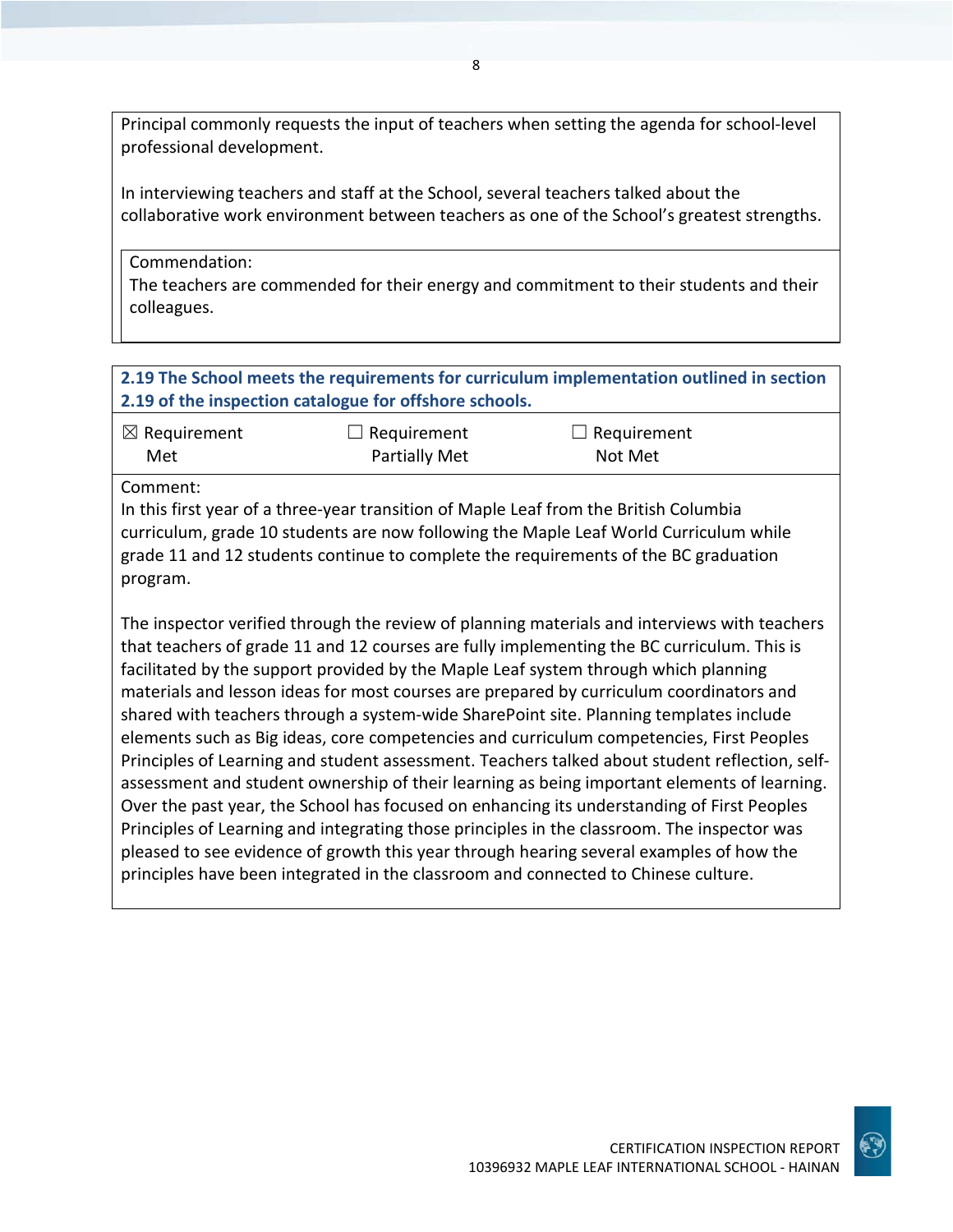|                                  | as outlined in section 2.20 of the inspection catalogue for offshore schools. | 2.20 The School meets the requirements for English language assessment and acquisition                                                                                                                                                                                                                                                                                                                                                                                                                                                                                 |
|----------------------------------|-------------------------------------------------------------------------------|------------------------------------------------------------------------------------------------------------------------------------------------------------------------------------------------------------------------------------------------------------------------------------------------------------------------------------------------------------------------------------------------------------------------------------------------------------------------------------------------------------------------------------------------------------------------|
| $\boxtimes$ Requirement<br>Met   | $\Box$ Requirement<br>Partially Met                                           | $\Box$ Requirement<br>Not Met                                                                                                                                                                                                                                                                                                                                                                                                                                                                                                                                          |
| Comment:                         | Summer school is offered to new students prior to enrolment in grade 10.      | The management of the student admissions process is jointly administered by the BC<br>Principal and district headmistress. Prospective students take the "Maple Leaf English<br>Leveling Test" to determine program placement. The test is administered by the ESL program<br>director while the BC Principal has oversight of invigilation and assessment. The School offers<br>four programs for new students ranging from a Foundations program, in which students<br>focus on building English language ability, to direct placement in the full grade 10 program. |
|                                  |                                                                               | The system employs several strategies aimed at enhancing students' English language<br>proficiency including instructional strategies, silent reading time during homeroom, individual<br>support to at-risk students and professional development in ESL teaching strategies. The<br>School has introduced ReadTheory, an online reading program that enables the School to<br>assess students' reading ability and identify appropriately leveled reading materials.                                                                                                 |
| for offshore schools.            |                                                                               | 2.21(a-e) The School meets the course credit requirements (equivalency, challenge,<br>exemptions and BAA courses) as outlined in section 2.21 (a-e) of the inspection catalogue                                                                                                                                                                                                                                                                                                                                                                                        |
| $\boxtimes$ Requirement<br>Met   | $\Box$ Requirement<br><b>Partially Met</b>                                    | $\Box$ Requirement<br>Not Met                                                                                                                                                                                                                                                                                                                                                                                                                                                                                                                                          |
| Comment:                         | course framework reflects the Ministry template                               | The School offers one BAA course: Teacher Assistant 12. The inspector confirmed that the                                                                                                                                                                                                                                                                                                                                                                                                                                                                               |
|                                  |                                                                               |                                                                                                                                                                                                                                                                                                                                                                                                                                                                                                                                                                        |
|                                  |                                                                               | There are a number of courses taught by locally certified teachers (Mandarin 11, 12 and<br>Chinese Social Studies 12). The inspector reviewed English language course overviews.                                                                                                                                                                                                                                                                                                                                                                                       |
| Chinese graduation certificates. |                                                                               | In addition, students take other Chinese courses so that they can graduate with both BC and                                                                                                                                                                                                                                                                                                                                                                                                                                                                            |

10396932 MAPLE LEAF INTERNATIONAL SCHOOL - HAINAN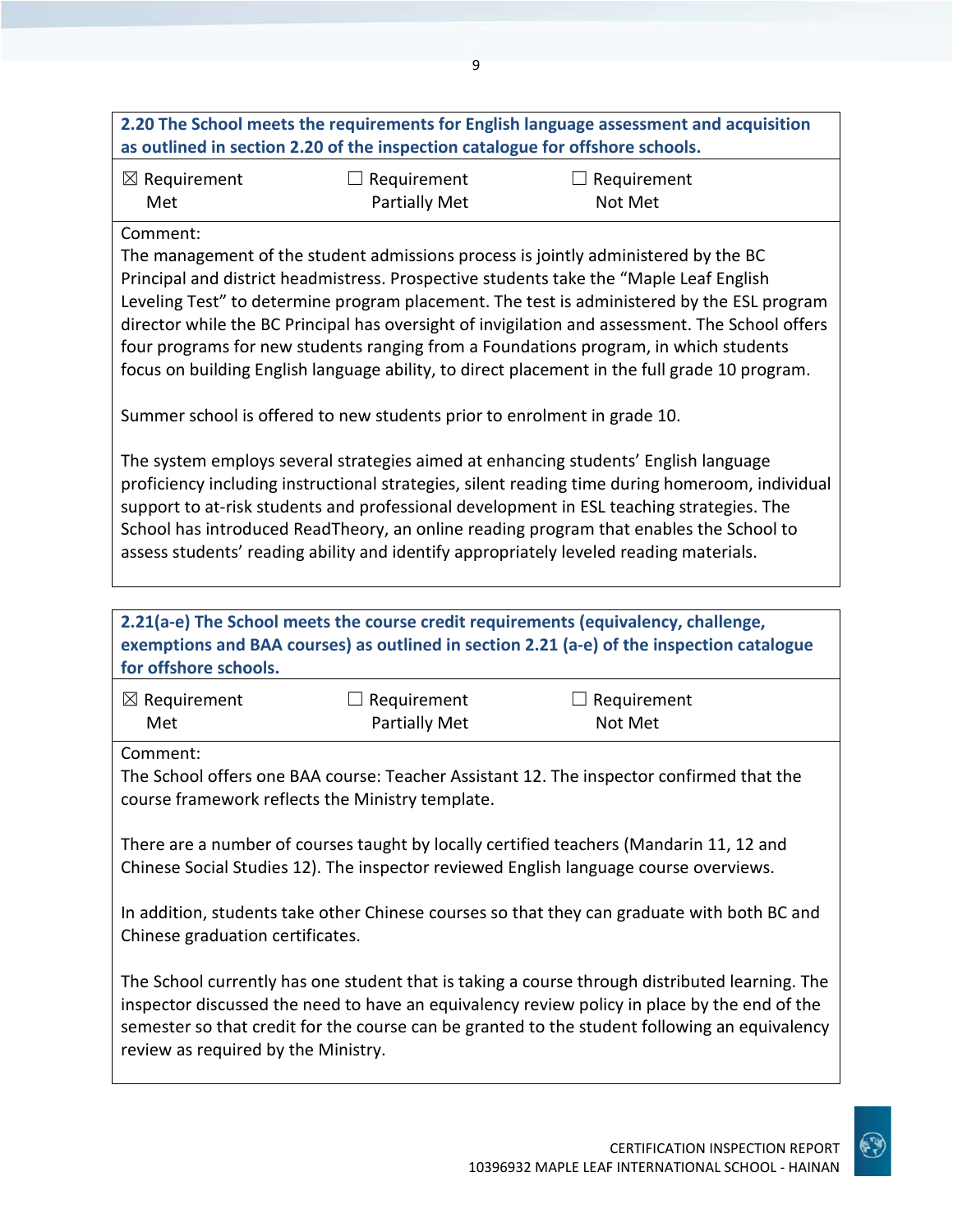| 2.21(f-g) The School meets the course overview/course planning requirements as outlined<br>in Schedule B Part I, 2. (e) of the Agreement; namely, that all BC program courses offered in<br>the School meet or exceed the ministry learning outcomes/learning standards identified in<br>the educational program guides for each course.                                                                                                                                                                                                                      |                                     |                                                                                                                                                                                                                                                                                                                                                                                                                                                                                                                                                                    |  |
|---------------------------------------------------------------------------------------------------------------------------------------------------------------------------------------------------------------------------------------------------------------------------------------------------------------------------------------------------------------------------------------------------------------------------------------------------------------------------------------------------------------------------------------------------------------|-------------------------------------|--------------------------------------------------------------------------------------------------------------------------------------------------------------------------------------------------------------------------------------------------------------------------------------------------------------------------------------------------------------------------------------------------------------------------------------------------------------------------------------------------------------------------------------------------------------------|--|
| $\boxtimes$ Requirement<br>Met                                                                                                                                                                                                                                                                                                                                                                                                                                                                                                                                | Requirement<br><b>Partially Met</b> | Requirement<br>Not Met                                                                                                                                                                                                                                                                                                                                                                                                                                                                                                                                             |  |
| Comment:                                                                                                                                                                                                                                                                                                                                                                                                                                                                                                                                                      |                                     | The School meets the course overview and planning requirements. Each grade 11 and 12<br>course has detailed overviews that reflects the BC curriculum framework. Overview and<br>planning materials are provided by the Maple Leaf system and include elements such as Big<br>ideas, core competencies, curriculum competencies, First Peoples Principles of Learning and<br>student assessment including self-assessment. They also include helpful teaching activities,<br>key vocabulary, key learning strategies for ESL learners and supplementary resources. |  |
|                                                                                                                                                                                                                                                                                                                                                                                                                                                                                                                                                               |                                     |                                                                                                                                                                                                                                                                                                                                                                                                                                                                                                                                                                    |  |
| <b>School Act.</b>                                                                                                                                                                                                                                                                                                                                                                                                                                                                                                                                            |                                     | 2.22 The School meets the instructional time allotment requirements as outlined in section<br>4.5 of the inspection catalogue for offshore schools, including the requirements set out in<br>sections 1.1 to 6, with the exception of s. $4(5)(b)$ , 4 (6), 5 (8)(a) and (d) and s. 5.3 of<br>Ministerial Order 41/91, the Educational Standards Order, enacted under the Independent                                                                                                                                                                              |  |
| $\boxtimes$ Requirement<br>Met                                                                                                                                                                                                                                                                                                                                                                                                                                                                                                                                | Requirement<br><b>Partially Met</b> | Requirement<br>Not Met                                                                                                                                                                                                                                                                                                                                                                                                                                                                                                                                             |  |
| Comment:<br>The School exceeds the instructional time allotment requirements. There are 181<br>instructional days with 5.83 instructional hours per day for a total of approximately 1,055<br>instructional hours per year.                                                                                                                                                                                                                                                                                                                                   |                                     |                                                                                                                                                                                                                                                                                                                                                                                                                                                                                                                                                                    |  |
|                                                                                                                                                                                                                                                                                                                                                                                                                                                                                                                                                               |                                     |                                                                                                                                                                                                                                                                                                                                                                                                                                                                                                                                                                    |  |
| 2.23 The School meets the assessment methods requirements as outlined in section 2.23 of<br>the inspection catalogue for offshore schools.                                                                                                                                                                                                                                                                                                                                                                                                                    |                                     |                                                                                                                                                                                                                                                                                                                                                                                                                                                                                                                                                                    |  |
| $\boxtimes$ Requirement<br>Met                                                                                                                                                                                                                                                                                                                                                                                                                                                                                                                                | Requirement<br><b>Partially Met</b> | Requirement<br>Not Met                                                                                                                                                                                                                                                                                                                                                                                                                                                                                                                                             |  |
| Comment:<br>In reviewing planning materials and in interviews with teachers, the inspector confirmed that<br>both formative and summative assessment methods are employed by teachers at the School.<br>The School and system provide professional development in support of developing<br>techniques and ensuring consistency of assessment across schools in the system. This is<br>evident through the variety of techniques listed in planning materials and the common<br>rubrics that are provided by the system and shared between Maple Leaf schools. |                                     |                                                                                                                                                                                                                                                                                                                                                                                                                                                                                                                                                                    |  |

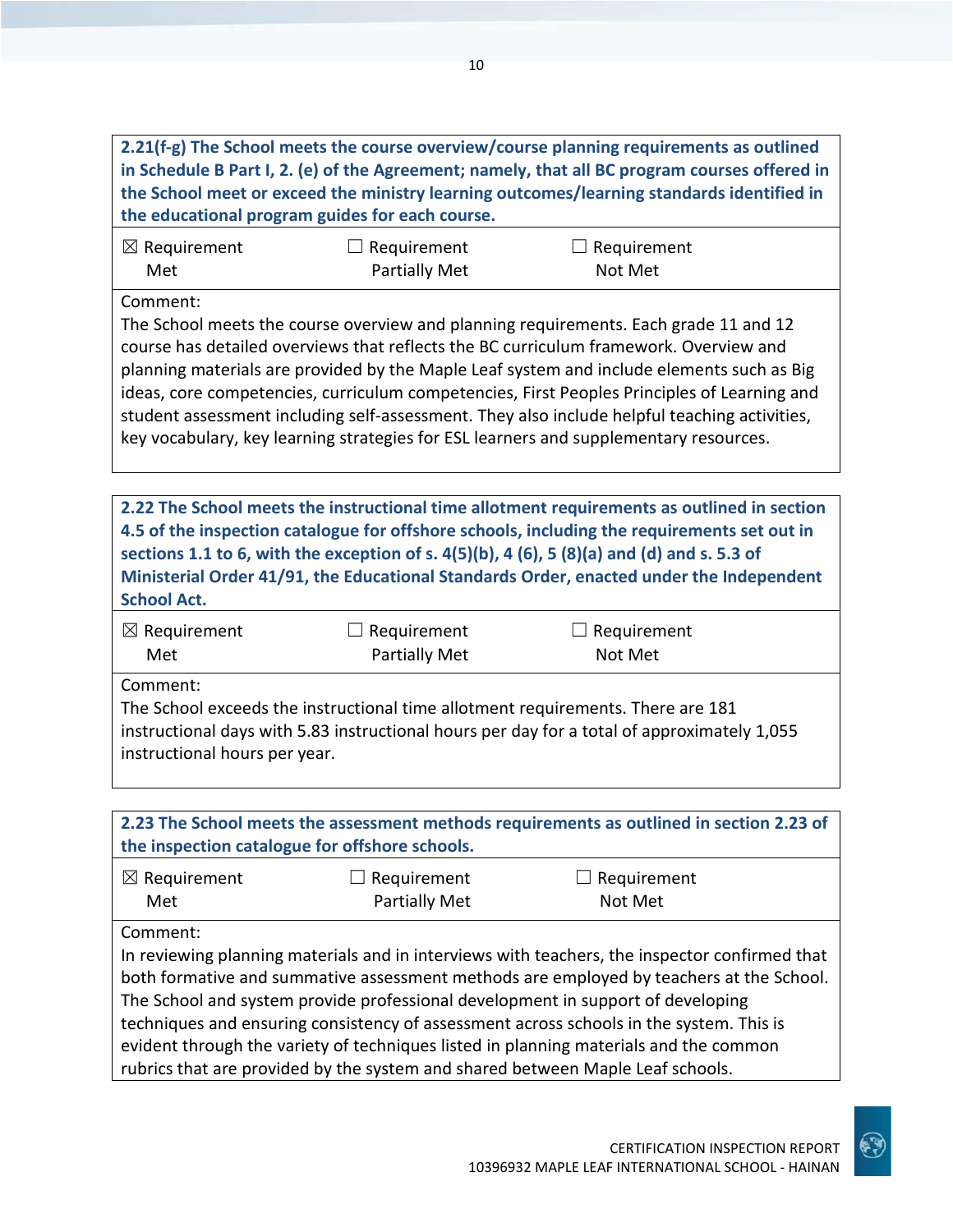Students demonstrate their learning in a variety of ways including PowerPoint presentations, video presentations, computer designed posters, artwork, speeches and debates, short stories, groupwork, letters, and a number of activities at connecting classroom theories to real world application.

The School plans to have students take the grade 10 Graduation Numeracy and Literacy Assessments in January 2021. The inspector encourages the School to conduct professional development related to the assessments to provide teachers with an understanding of the assessments, their cross-curricular nature and better prepare students for success.

The School's security and invigilation procedures for BC provincial assessments meet Ministry requirements. The Principal oversees the entire process and keeps the password letter until just prior to the exams when it is shared with invigilators. All students are assigned a computer terminal and must show a photo ID and follow an "integrity check" when entering the secured room. Once inside the room, each student confirms his/her name and PEN number on the computer screen. Each room has two invigilators and a third invigilator is in the hallway outside the room for additional support as required.

| 2.24 The School meets the learning resources requirements as outlined in section 2.24 of<br>the inspection catalogue for offshore schools. |                      |                    |  |
|--------------------------------------------------------------------------------------------------------------------------------------------|----------------------|--------------------|--|
| $\boxtimes$ Requirement                                                                                                                    | $\Box$ Requirement   | $\Box$ Requirement |  |
| Met<br>Common                                                                                                                              | <b>Partially Met</b> | Not Met            |  |

#### Comment:

The School has a wide variety of learning resources available to support student learning. The popular Learning Commons is a bright room that is a focal point of learning and collaboration at the School. It is stocked with a variety of print materials and the librarian has an annual budget for the purchase of additional materials. The new librarian has made several improvements to the Learning Commons aimed at improving the management of library resources and the student learning experience such as cataloguing books that were not previously in the library system, improving the tracking of books and beginning plans with input of the School's teachers to procure additional materials.

The print materials are complemented by digital materials available through a recently licensed resource called OverDrive, which provides access to a variety of fiction, non-fiction, audio and video materials for student use.

All Maple Leaf students are provided a laptop upon enrolment. The computers are used extensively by teachers and students in a wide variety of ways in support of their learning. Through discussions with teachers and review of student work, the inspector observed computers being used for activities such as quizzes and tests, various types of writing,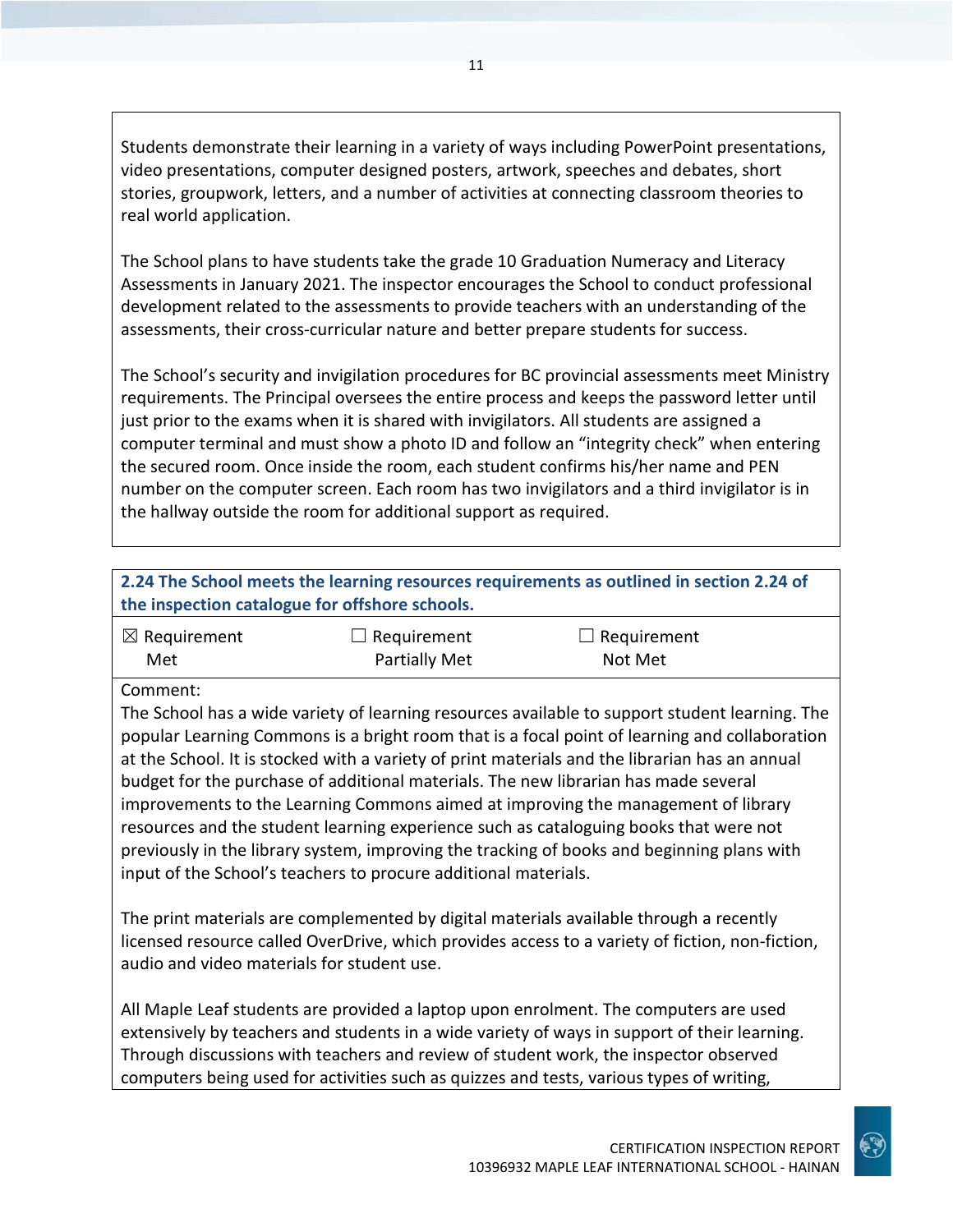PowerPoint presentations, video production, graphic design and various homework assignments. These activities are producing skills in students that will prepare them for successful futures in their post secondary studies and professional careers.

Teachers indicated that they have sufficient resources to teach the BC program, including print and classroom materials. The School a budget for the acquisition of print and digital resources.

The MLIS-Hainan campus has an internet bandwidth of 150 Mbps, of which the BC program is allocated 100 Mbps. The headmistress has recently entered into an agreement with a telecoms provider to double the campus bandwidth to 300 Mbps, an action that is intended to improve the stability and quality of the campus's network.

Commendations:

The School is commended for its investment in the Learning Commons, which has developed into a focal point for learning and collaborating.

The School is commended for its embrace of the use of technology throughout the learning environment aimed at preparing students for successful futures in their post secondary studies and professional careers.

**2.25 The School meets the student progress report requirements as outlined in section 2.25 of the inspection catalogue for offshore schools.**

| $\boxtimes$ Requirement | $\Box$ Requirement   | $\Box$ Requirement |
|-------------------------|----------------------|--------------------|
| Met                     | <b>Partially Met</b> | Not Met            |

Comment:

The School meets the student progress report requirements. Progress reports include letter grades and definitions, percentages, work habits, comments for each subject in English and Chinese, absences and lates, and principal signature.

Formal progress reports are issued four times per year in November, January, April and June. Two informal reports are provided to grade 12 students who need them for university applications.

Printed progress reports are provided to students by their homeroom teachers. Parents are provided electronic versions by each student's Chinese counsellor. "I reports" are issued to students and parents in cases where a student is not meeting learning outcomes. Parents are able to request individual meetings with child's Chinese counselor as well as with the BC Principal.

Grade-level parent meetings are held each year and include presentations from the BC Principal, Chinese principal, Graduation centre and other guest speakers. At meetings

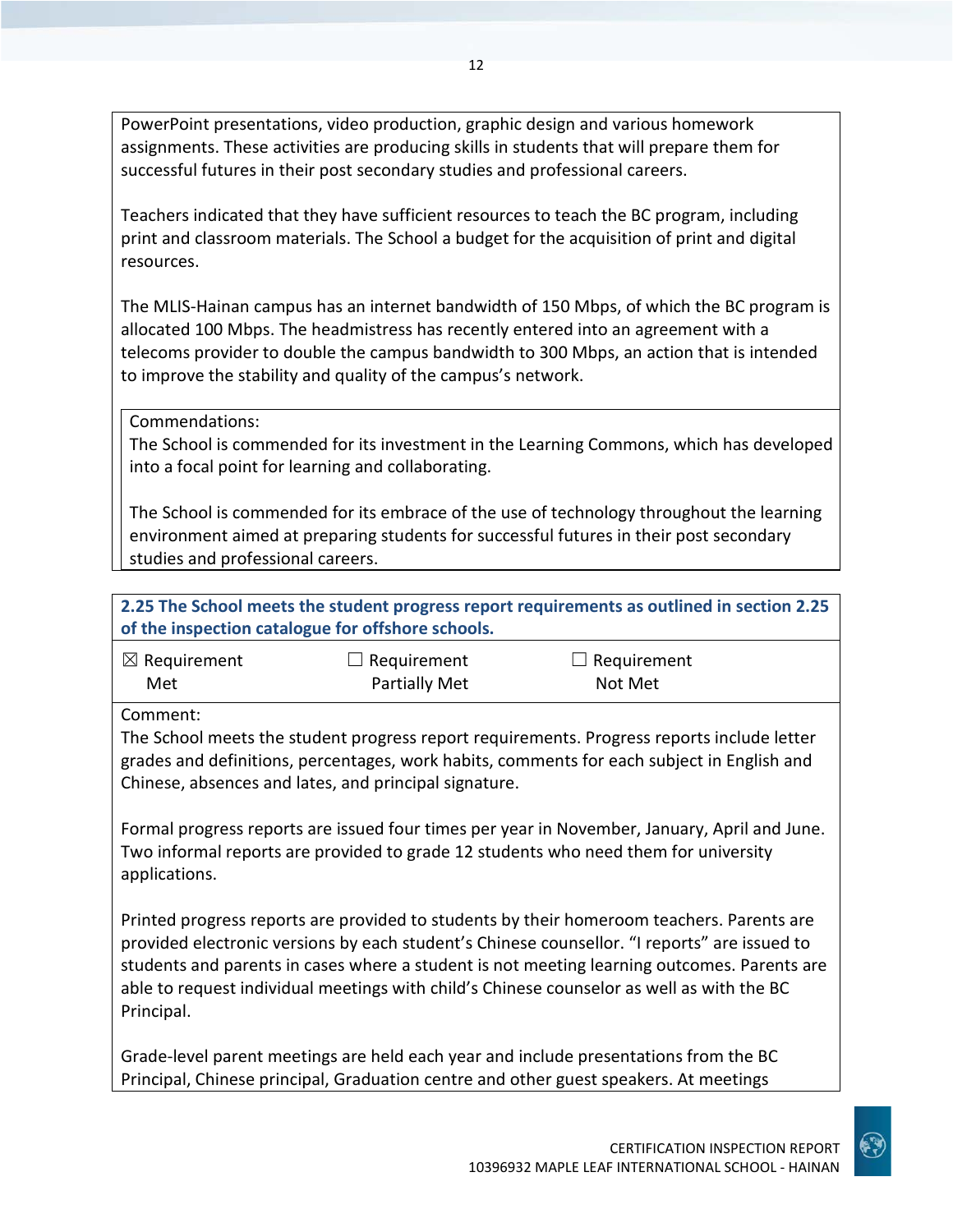recently held in late September, there was strong participation from parents at all grade levels.

The School has made it a priority this school year to improve engagement with parents through the use of the PowerSchool parent portal. The Principal has provided training on the use of PowerSchool to teachers, Chinese administration, ESL instructors and counselors, and subsequently, the efforts are beginning to bear fruit.

**2.26 The School meets the parent/student handbook requirements as outlined in section 2.26 of the inspection catalogue for offshore schools.**

| $\boxtimes$ Requirement | $\Box$ Requirement | $\Box$ Requirement |
|-------------------------|--------------------|--------------------|
| Met                     | Partially Met      | Not Met            |

Comment:

The inspector verified that the parent/student handbook meets the requirements as outlined in section 2.24 of the inspection catalogue. It is a comprehensive, bilingual document that contains sections related to student conduct, student services, academic program, overview of the BC curriculum, core competencies and First Peoples Principles of Learning, assessment procedures, graduation requirements, school-home communication, preparations for postsecondary studies, student activities, emergency evacuation procedures, and a policy for resolving disputes and appeals.

| 2.27 The School meets the teacher handbook requirements as outlined in section 2.27 of<br>the inspection catalogue for offshore schools.                                                                                                                                                                                                                                              |                              |                               |  |
|---------------------------------------------------------------------------------------------------------------------------------------------------------------------------------------------------------------------------------------------------------------------------------------------------------------------------------------------------------------------------------------|------------------------------|-------------------------------|--|
| $\boxtimes$ Requirement<br>Met                                                                                                                                                                                                                                                                                                                                                        | Requirement<br>Partially Met | $\Box$ Requirement<br>Not Met |  |
| Comment:<br>The inspector confirmed that the teacher handbook meets the requirements as outlined in<br>section 2.27 of the inspection catalogue. It is prepared centrally by Maple Leaf and contains<br>content related to student matters, student safety, professional conduct, performance<br>management, payroll administration, employee benefits, and conditions of employment. |                              |                               |  |